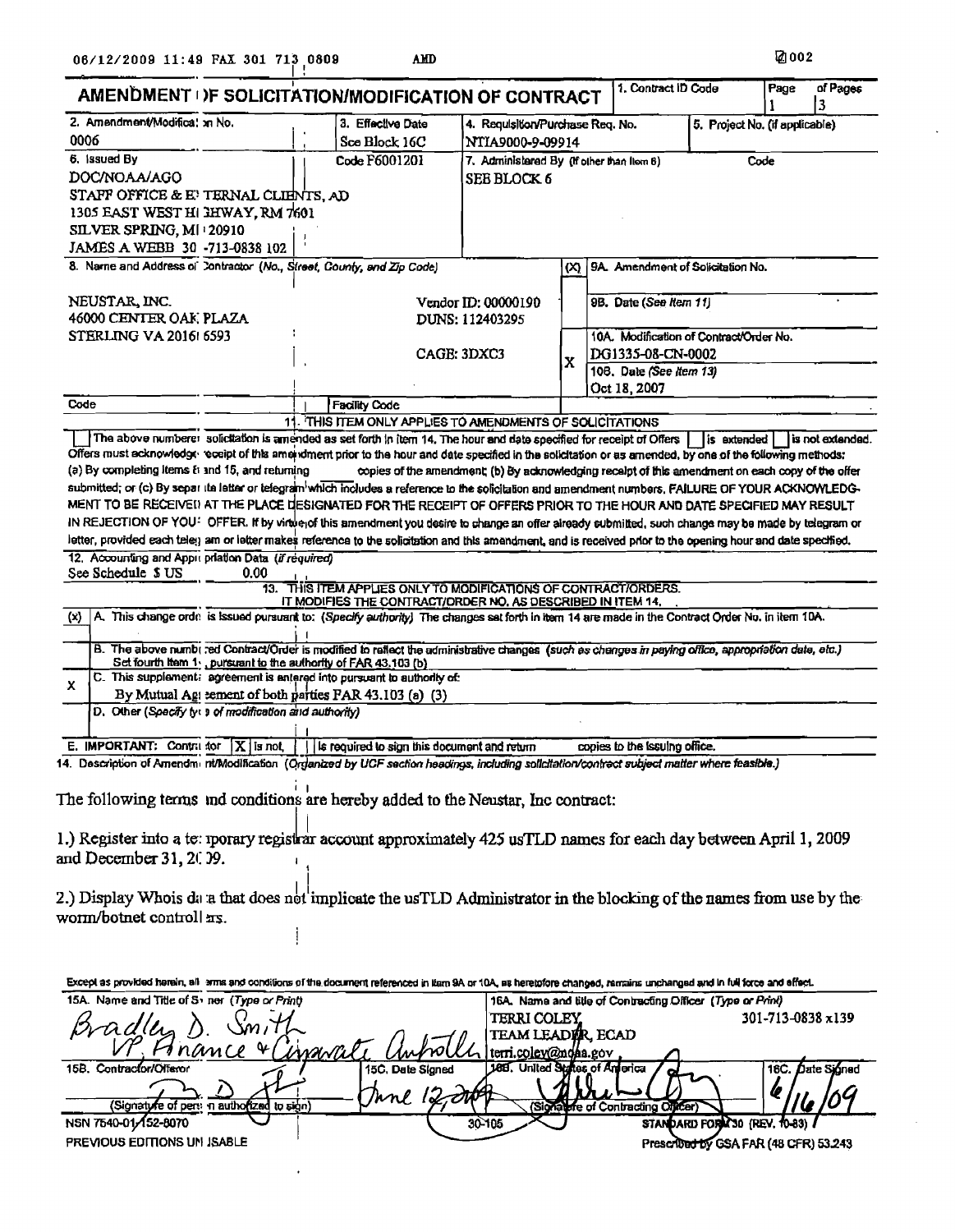3.) Maintain those registrations for a projected period of approximately 15-30 days, subject to the changing parameters of the worm.

4.) Release those registrations back to the pool of publicly available names once danger has passed.

5.) Provide bi-weekly reporting to the usTLD COTR at NTIA, showing the list of names registered and names released from registration.

NeuStar, Inc. is not authorized to make expenditures or incur obligations beyond the terms and conditions of the contract.